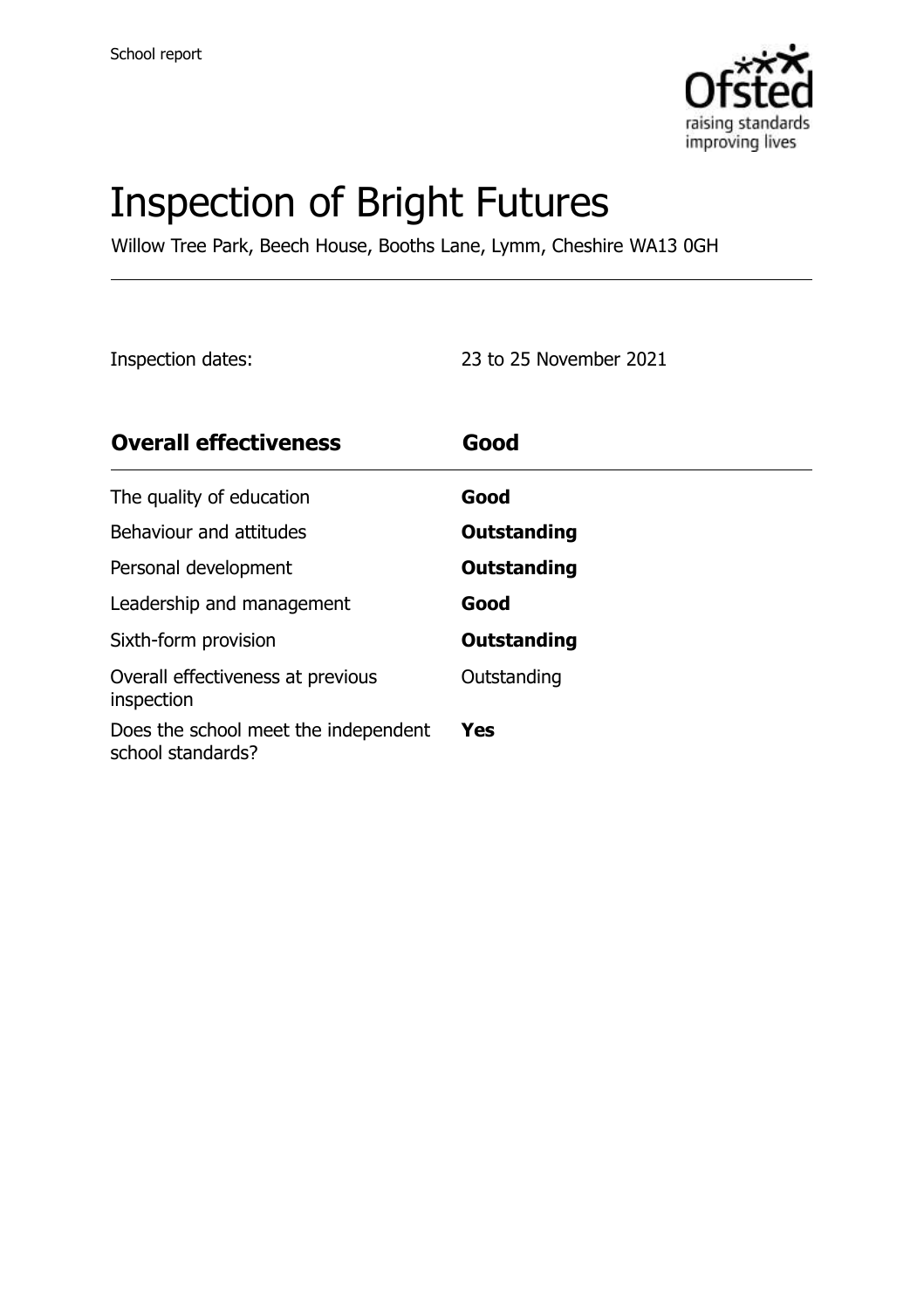

## **What is it like to attend this school?**

Pupils, including students in the sixth form, rarely miss a day of school. They told inspectors that they enjoy learning and that they like being with their friends. Pupils form exceptionally strong bonds with staff. Pupils talked confidently to inspectors about always feeling safe, happy and cared for.

Pupils are adamant that any rare incidents of bullying are dealt with immediately. They understand and accept each other's differences. Pupils know that they can go to any member of staff if they are concerned about anything, secure in the knowledge that staff are always there to help.

Staff have high expectations of pupils' behaviour and achievement. Despite the challenges that pupils face because of their special educational needs and/or disabilities (SEND), they are determined to succeed. Pupils' exemplary behaviour, coupled with their positive attitudes to learning, help to ensure that the school is a calm, purposeful and harmonious place. Pupils achieve well.

Pupils are responsible and active citizens. They enjoy having their say as members of the school council, raising money for good causes and volunteering their services at the local food bank. Pupils develop essential skills, such as cooking and horticulture, which prepare them well for adult life. They participate eagerly in team sports, such as football, cycling and swimming.

#### **What does the school do well and what does it need to do better?**

The executive headteacher, senior leaders and the proprietor have high aspirations for all pupils. Leaders have developed an ambitious curriculum which covers a broad range of subjects. They are determined for pupils to gain the knowledge and skills that they need to live happy and rewarding lives. Pupils can gain GCSE qualifications, or other qualifications which help them to develop their communication and independent living skills.

Leaders have created a well-ordered curriculum that engages pupils and helps them to know and remember more of their learning. When pupils find it hard to remember what they have learned, staff use different strategies to help them.

All pupils have SEND. Leaders and teachers are very effective in adapting the curriculum so that pupils can learn. For example, teachers use signs and symbols, as well as textured and 'noisy' books, to help pupils to learn to read. In addition, the electronic forms of communication provided by the school enable pupils to make themselves understood in class.

Leaders have developed effective procedures for assessing pupils' knowledge and skills. This enables teachers to create tailored programmes of learning for each pupil. Teachers use assessment information well to quickly identify and address any misconceptions that pupils may have.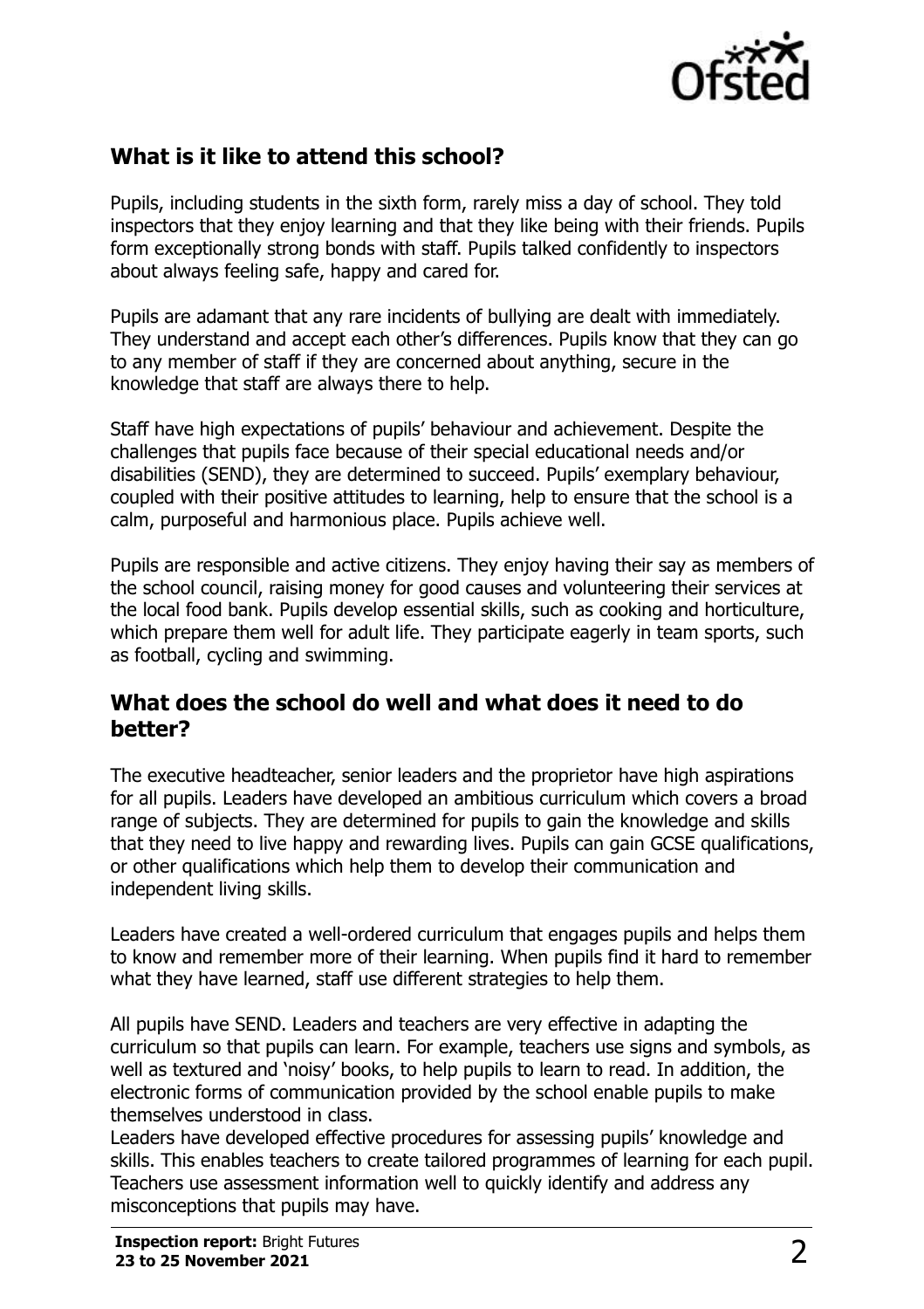

In key stages 1 and 2, teachers focus on developing pupils' phonics knowledge. Most teachers are helping pupils to recognise the sounds that different letters make. Students in the sixth form are developing their fluency in reading, as well as their appreciation of the work of different authors. However, some staff do not have enough understanding of older pupils' missing reading knowledge. Due to the COVID-19 pandemic, some staff have not had phonics training. This means that they are not always well equipped to help older pupils to improve their reading.

The work that leaders and staff do to promote pupils' personal development and understanding of British values is outstanding. Pupils carry out their leadership responsibilities diligently. Their successful negotiations led to the acquisition of artificial turf and a trampoline for the outdoor recreational area. Pupils manage the school allotment, where they cultivate vegetables and flowers. Pupils relish outdoor activities. Many pupils participate in The Duke of Edinburgh's Award. Leaders also ensure that pupils understand different religions and cultures. Pupils understand the harm that can be caused by discriminatory behaviour such as racism and sexism.

Pupils behave exceptionally well. The school's therapists help pupils to develop different strategies to deal with their emotions. When pupils find being in a classroom environment difficult, they know that they can use the sensory room and soft play areas or go for a walk with an adult. When pupils are distressed, or in crisis, staff intervene effectively.

Pupils in key stages 3 and 4, and students in the sixth form, have access to a comprehensive careers programme. Staff help pupils and students prepare personal statements for college and employment. Pupils also benefit from an extensive range of work placements in areas such as dog walking and grooming, beach and woodland conservation and office administration. These opportunities prepare pupils well for their next stage of education or training after leaving the school. The proprietor's safeguarding policy and relationships and sex education policy are published on the school's website. The policies take account of the most recent statutory guidelines.

Parents and carers are happy with the regular reports that they receive on their children's progress.

Staff appreciate leaders' consideration of their workload and well-being. They are committed to the school's values. The specialist training available to teachers and teaching assistants supports their teaching well.

The proprietor knows the school well. He supports and challenges leaders to ensure that the school continually improves. Since the previous inspection, the proprietor has invested in a food technology room and added extra facilities to the outdoor recreational area. These arrangements help to ensure that the school meets all the independent school standards.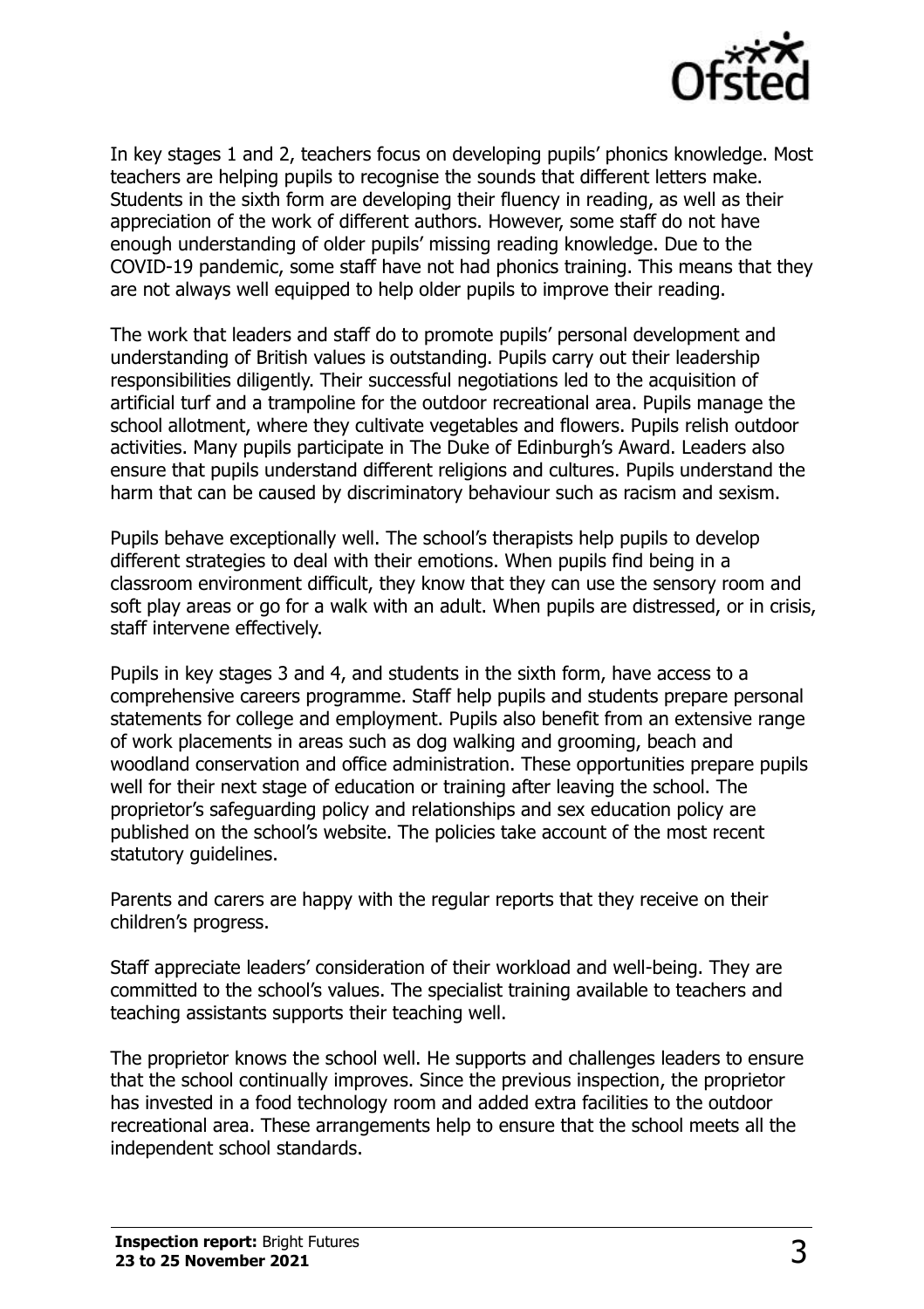

A written risk assessment policy is in place. This clearly outlines the responsibilities of staff and leaders. It provides a suitable framework for protecting pupils from risk.

The curriculum meets the requirements of the independent school standards. The school accessibility plan complies with schedule 10 of the Equality Act 2010.

## **Safeguarding**

The arrangements for safeguarding are effective.

Staff are vigilant when it comes to ensuring that pupils are safe. Safeguarding leaders are well trained and fully up to date with all relevant guidance. All staff are familiar with the school's safeguarding policies and procedures.

Staff are alert to the dangers that pupils may face. They are highly skilled at identifying pupils who may be at risk of potential abuse and neglect. They know exactly what to do if they are concerned about the welfare of a pupil. All staff report concerns in a timely manner. Leaders have successfully incorporated safeguarding into the curriculum. Pupils know how to keep themselves safe, including online.

#### **What does the school need to do to improve?**

## **(Information for the school and proprietor)**

■ Leaders have not ensured that all staff can accurately identify the deficits in older pupils' reading knowledge. Some older pupils do not read as fluently as they should, because they have missing phonics knowledge. Added to this, some staff do not know how to help pupils to improve their phonics knowledge or reading skills. Leaders should ensure that all staff are appropriately trained to help pupils improve their reading fluency and comprehension skills.

## **How can I feed back my views?**

You can use [Ofsted Parent View](http://parentview.ofsted.gov.uk/) to give Ofsted your opinion on your child's school, or to find out what other parents and carers think. We use information from Ofsted Parent View when deciding which schools to inspect, when to inspect them and as part of their inspection.

The Department for Education has further quidance on how to complain about a school.

If you are the provider and you are not happy with the inspection or the report, you can [complain to Ofsted.](http://www.gov.uk/complain-ofsted-report)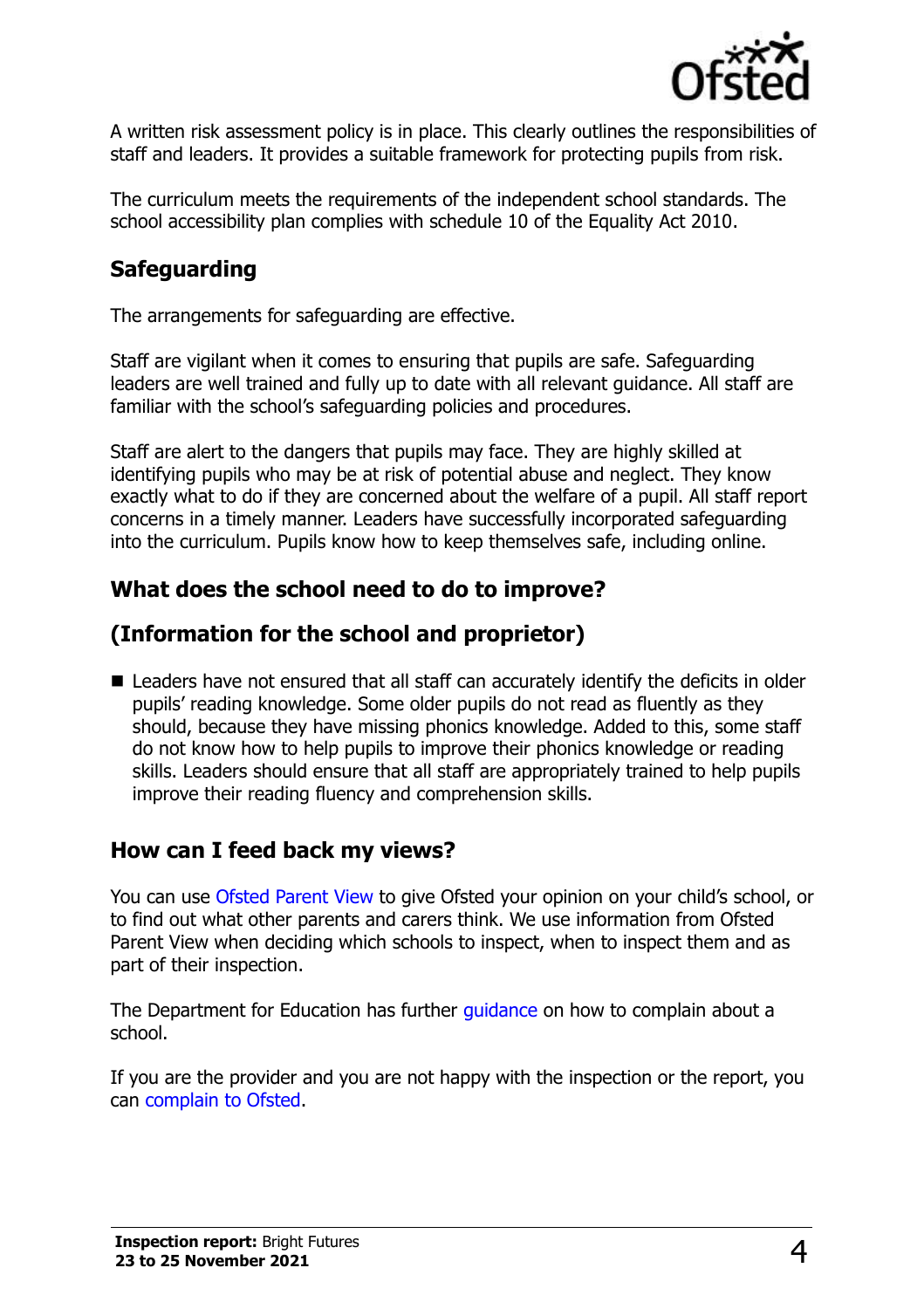

#### **School details**

| Unique reference number                       | 134186                         |
|-----------------------------------------------|--------------------------------|
| <b>DfE registration number</b>                | 877/6001                       |
| <b>Local authority</b>                        | Warrington                     |
| <b>Inspection number</b>                      | 10203799                       |
| <b>Type of school</b>                         | Independent school             |
| <b>School category</b>                        | Independent special school     |
| Age range of pupils                           | 4 to 25                        |
| <b>Gender of pupils</b>                       | Mixed                          |
| Gender of pupils in the sixth form            | Mixed                          |
| Number of pupils on the school roll           | 64                             |
| Of which, number on roll in the sixth<br>form | 22                             |
| <b>Number of part-time pupils</b>             | $\overline{0}$                 |
| <b>Proprietor</b>                             | Daniel Richard Jones           |
| <b>Executive headteacher</b>                  | <b>Ruth Clifford</b>           |
| <b>Annual fees (day pupils)</b>               | £53, 984.58                    |
| <b>Telephone number</b>                       | 01925 759 162                  |
| <b>Website</b>                                | www.brightfuturescare.co.uk    |
| <b>Email address</b>                          | school@brightfuturescare.co.uk |
| Dates of previous inspection                  | 10 to 12 October 2017          |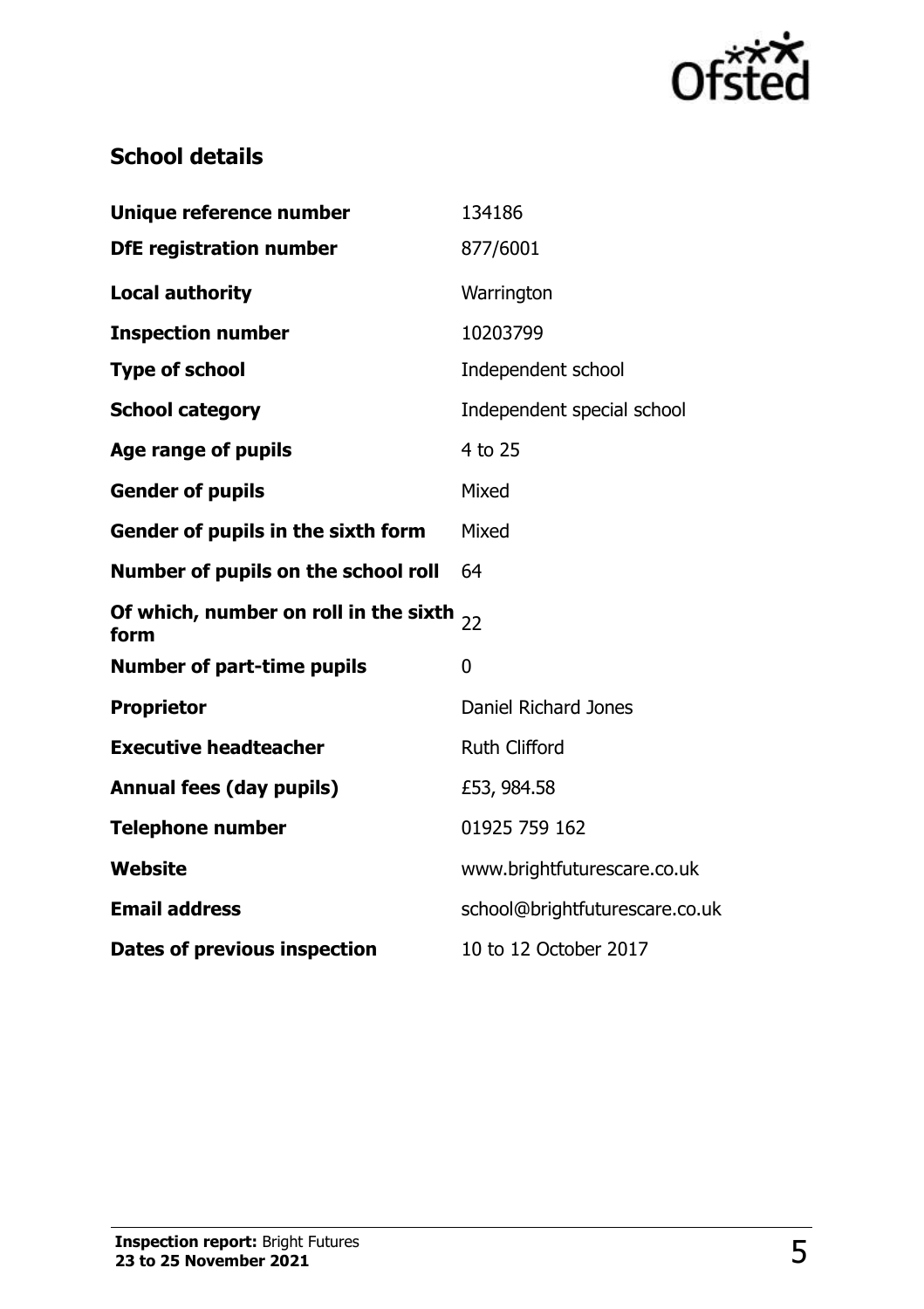

## **Information about this school**

- Since the previous inspection, the headteacher has become the executive headteacher. A new headteacher has recently been appointed.
- The school does not use alternative provision.

#### **Information about this inspection**

Inspectors carried out this inspection under section 109(1) and (2) of the Education and Skills Act 2008. The purpose of the inspection is to advise the Secretary of State for Education about the school's suitability for continued registration as an independent school.

The school meets the independent school standards. These are the requirements set out in the schedule to the Education (Independent School Standards) Regulations 2014.

- This was the first routine inspection the school received since the COVID-19 pandemic began. Inspectors discussed the impact of the pandemic with school leaders and have taken that into account in their evaluation.
- Inspectors held meetings with the executive headteacher, the special educational needs coordinator, the sixth-form leader and other senior leaders. The lead inspector held discussions with the proprietor and the school therapist. The lead inspector also held discussions with representatives of the local authorities responsible for placing pupils at the school.
- Inspectors carried out deep dives into English, personal, social, health and citizenship education, science and food technology. For each deep dive, inspectors looked at curriculum planning and spoke to leaders about their subjects. They conducted lesson visits, spoke with pupils about their learning and looked at a range of pupils' work. Inspectors also spoke with class teachers and teaching assistants from the classes that they visited.
- Inspectors spoke with staff about their workload and well-being. Inspectors also spoke with parents in order to gather their views about the school, and considered the responses to Ofsted's online questionnaire for staff. The lead inspector spoke with a representative from local authorities who place pupils in the school.
- Inspectors considered responses to Parent View, Ofsted's online questionnaire for parents, including the free-text comments. Inspectors also considered responses to Ofsted's online questionnaire for pupils.
- Inspectors examined a range of curriculum plans and policies. They also scrutinised safeguarding information, including the school's safeguarding policy. The lead inspector spoke to the safeguarding lead and the executive headteacher about the school's systems for reporting and recording safeguarding incidents. Inspectors also talked with pupils about their safety and welfare.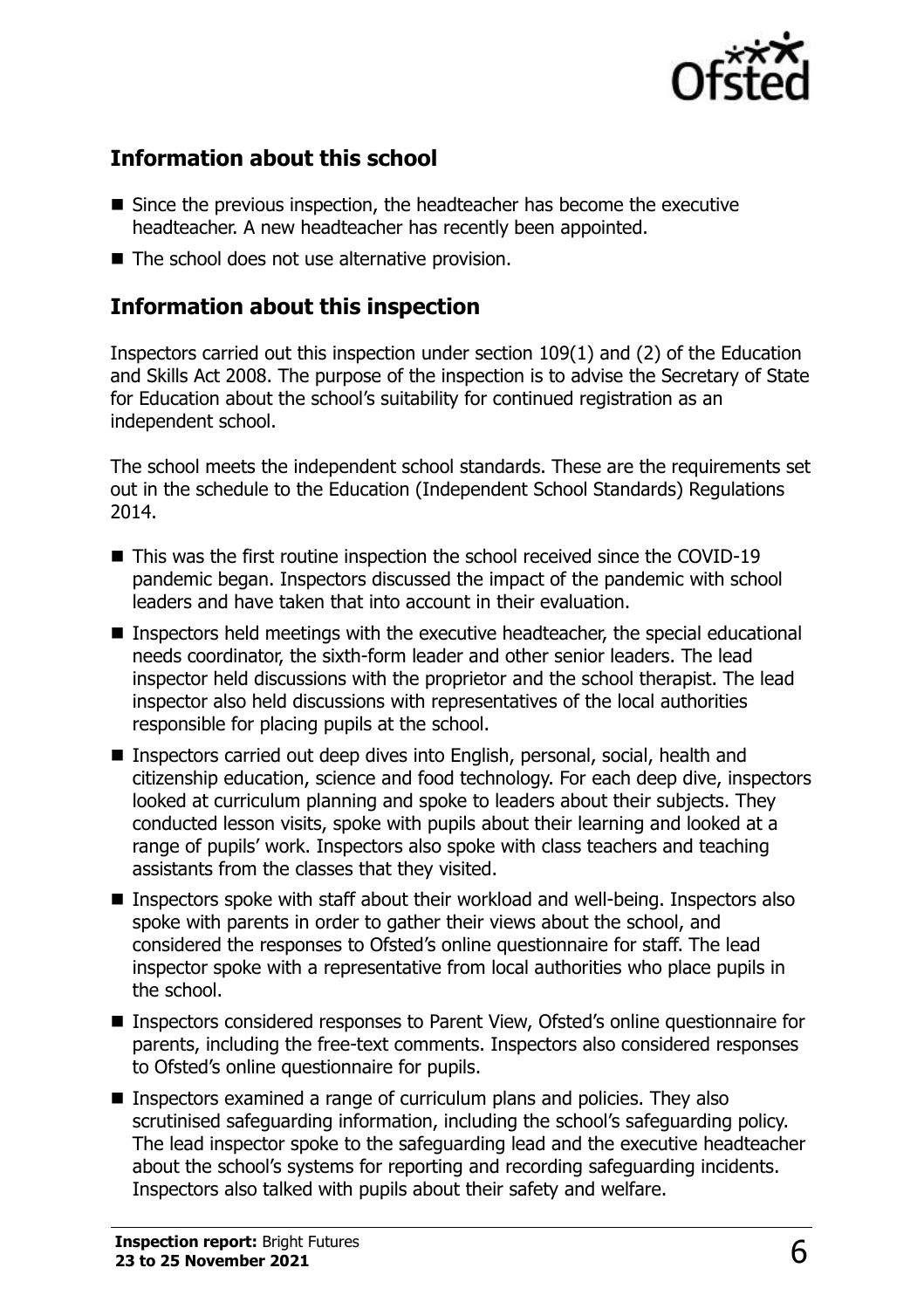

#### **Inspection team**

Lenford White, lead inspector **Ofsted Inspector** 

David Hampson **David Hampson** Ofsted Inspector